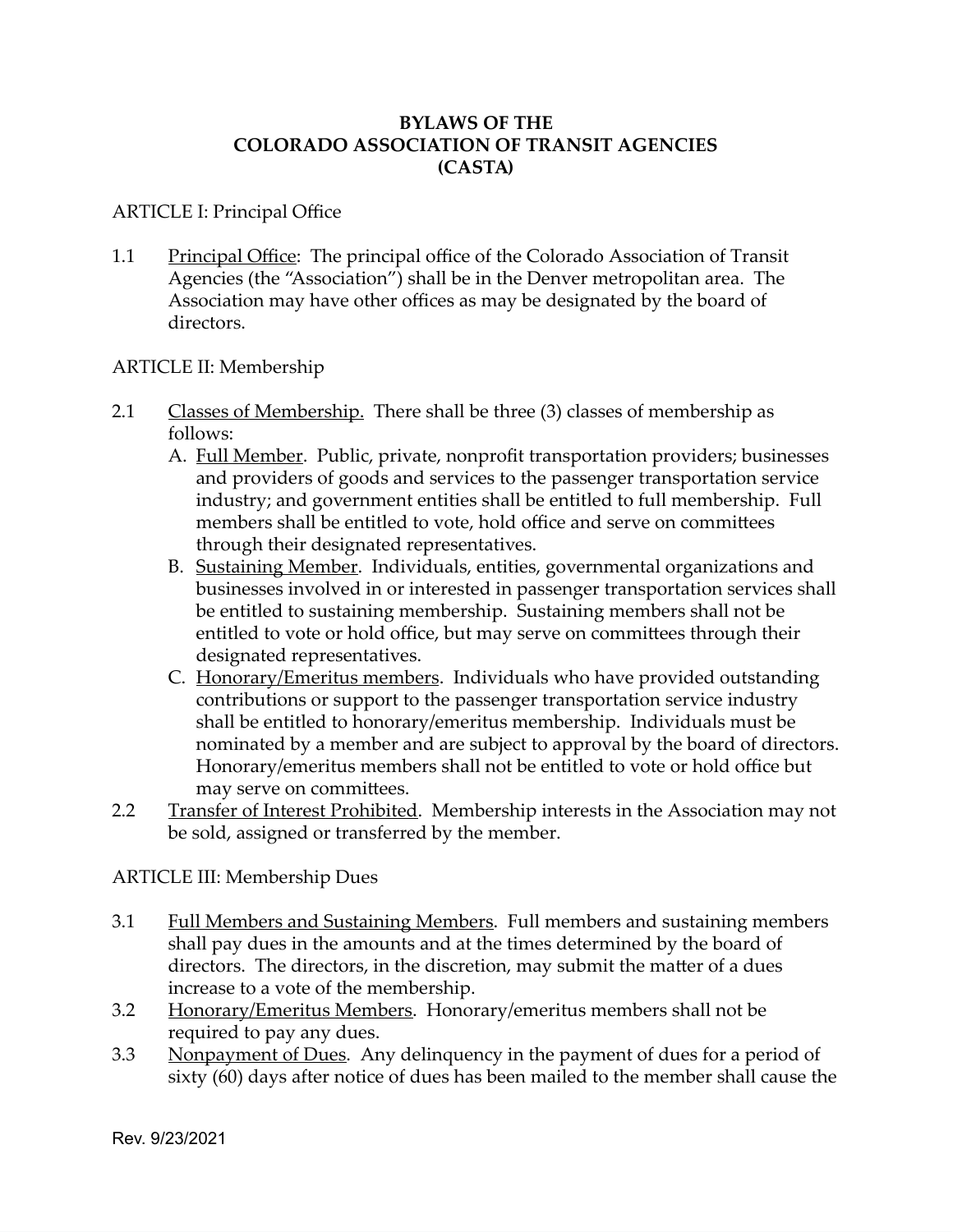member's membership to be suspended or terminated, upon action of the board of directors.

# ARTICLE IV: Meetings of Members

- 4.1 Annual Meeting. An annual meeting of the members shall be held each year at a date, time and place fixed by the Board of Directors. The annual meetings shall be for the purpose of electing directors and for the transaction of other business as may come before the meeting. If the election of directors shall not be held on the date designated for the annual meeting, or at any adjournment thereof, the board shall cause the election to be held at a special meeting of the members as soon thereafter as conveniently possible.
- 4.2 Special Meetings. Special meetings of the members may be called by the President at the direction of the Board. Written notice of the time and place of the meeting shall be mailed to the members, together with the agenda of business to be conducted, at least fifteen (15) days prior to the meeting, unless otherwise required by these bylaws. No action binding on the Association may be taken at a special meeting unless the subject matter thereof is in included in the agenda.
- 4.3 Designated Representatives. Each full member shall have one vote, to be cast by one of its designated representatives. Full members shall hold office and serve on committees through one or more designated representatives.
- 4.4 Quorum. At any meeting of the membership, one-fourth (1/4) of the full members shall constitute a quorum, and a majority of the quorum shall be necessary to transact business, unless otherwise provided by these bylaws.
- 4.5 Meeting Procedures. All questions of order shall be decided by the presiding officer, subject to appeal by any full member of the Association. When no other provision has been made, meetings shall be conducted in accordance with Robert's Rules of Order, Newly Revised.

# ARTICLE V: Board of Directors

- 5.1 Size of Board. The Association shall have a Board of Directors consisting of not less than seven (7) members and not more than eleven (11) members, the exact number to be fixed or changed, within the range, by action of the Directors. There shall be an odd number of directors.
- 5.2 Composition of Board. The board of directors shall consist of the Past President, President, Vice President, Secretary, Treasurer, and up to six (6) other board members at large. The Past President shall automatically be a member of the board. The remainder of directors shall be elected by the membership.
- 5.3 Terms of Directors. Directors shall serve a term of three (3) years. The terms of the Directors may be staggered so that not all of the directors are elected in the same year.
- 5.4 Duties. The board of directors shall be the governing body of the Association and shall have the authority to take all appropriate measures and perform all

Rev. 9/23/2021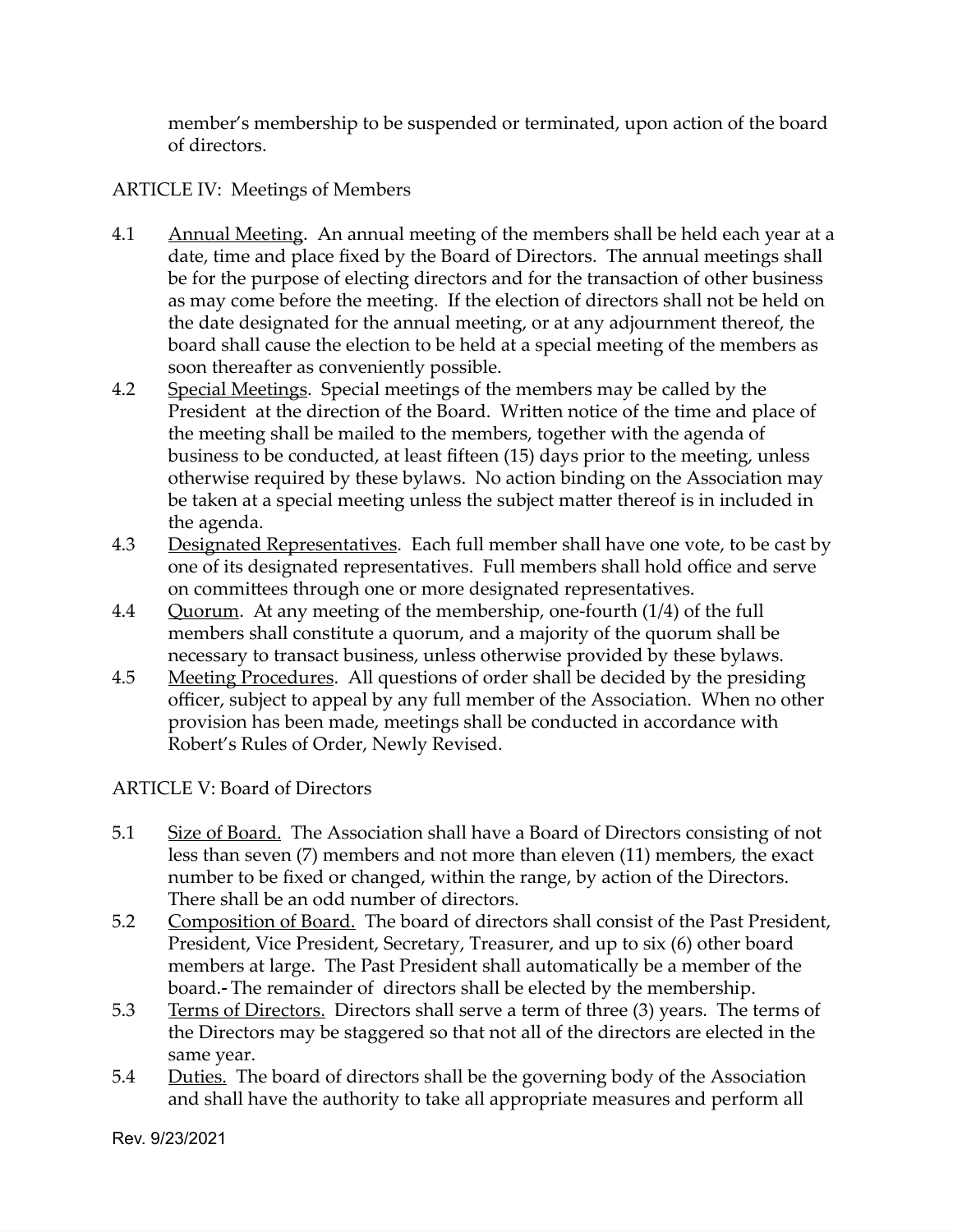duties required to accomplish the objectives of the Association. The Board may appoint, remove, and prescribe duties for an Executive Director and other assistants necessary to carry on the work of the Association.

# ARTICLE VI: Meetings of Directors

- 6.1 Regular Meetings. The board shall meet at least quarterly at a time specified by the President. One (1) of these meetings shall coincide with the annual membership meeting of the Association.
- 6.2 Special Meetings. Special meetings may be called at the discretion of the President or by a majority of Board members. Board members shall be informed ten (10) days prior to special meetings of the agenda, date, time, and place of the meeting.
- 6.3 Quorum. A quorum of the board consists of a majority of the number of directors in office immediately before the meeting begins. The affirmative vote of a majority of directors present is the act of the board, unless otherwise required by these bylaws.
- 6.4 Action Without Meeting. Any action required or permitted to be taken at a board meeting may be taken without a meeting if each and every member of the board in writing either: a) votes for the action; or b) votes against the action or abstains, and waives the right to demand that a meeting be held. The affirmative votes must equal or exceed the minimum number necessary to take action at a meeting at which all of the directors then in office were present and voted.
- 6.5 Meetings by Telecommunication. The board of directors may permit any director to participate in a regular or special meeting by, or conduct the meeting through the use of, any means by which all directors participating may hear each other during the meeting. Any director participating in a meeting by this means is deemed to be present in person at the meeting.

# ARTICLE VII: Officers.

- 7.1 Officers. The officers shall consist of the Past President, President, Vice President, Secretary and Treasurer. Officers shall serve a term of two (2) years.
- 7.2 Election of Officers. At the first meeting of the Board of Directors after the election of new board members, the outgoing President shall preside over the election of officers. Nominations for the individual officer positions shall be taken by the outgoing President and submitted to the board. The Board shall elect and approve the officers by a majority vote of those Board members present at the meeting. Immediately following the election of officers, the new President of the Board will assume the responsibilities of the office.
- 7.3 Duties of the Officers. The duties of the officers shall be as follows A. President. The President shall be the Chief Executive Officer of the Association and shall preside at all meetings of the membership and the

Rev. 9/23/2021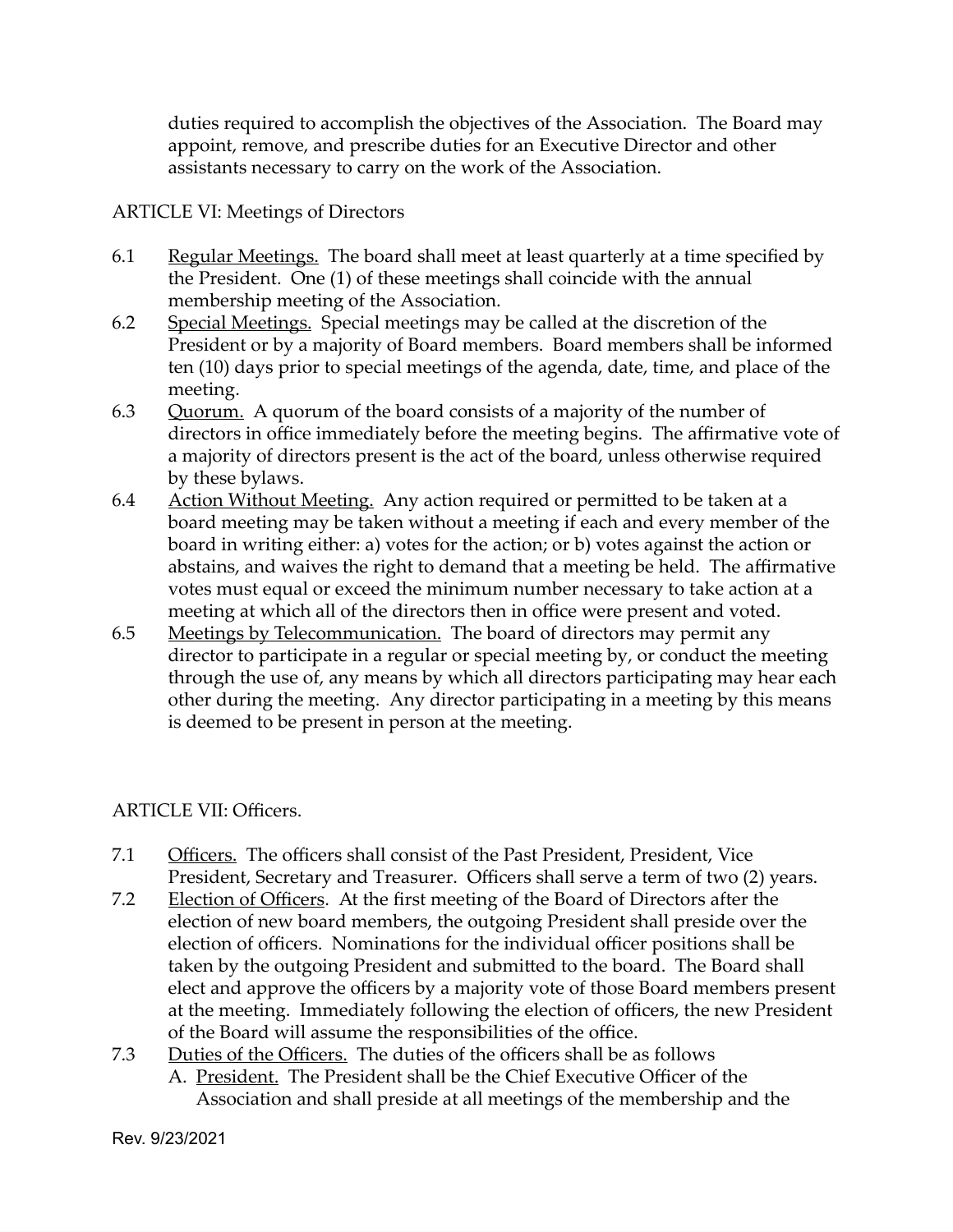board of directors. The President shall have the general management and control of the affairs of the Association. The Board of Directors authorizes all contracts and instruments. The President shall have the authority to sign with the Secretary all contracts and other instruments on behalf of the Association. The President shall perform all other duties as may be assigned by the Board of Directors.

- B. Vice President. The Vice President, in the absence or disability of the President, shall have and exercise all powers and perform the duties of the President. The Vice President shall also perform such other duties as may be assigned by the President or the board of directors.
- C. Secretary. The Secretary shall have the responsibility for the preparation and maintenance of minutes of the directors' and members' meetings and other records and information required to be kept by the Association and authenticating records of the Association. The Secretary shall file all corporate reports required by the State of Colorado and shall perform all other duties incident to the office of Secretary not specifically enumerated herein.
- D. Treasurer. The Treasurer shall perform the duties incident to the office of Treasurer and such other duties as may be assigned by the President or board of directors.
- E. Past President The Past President shall chair the nominating committee and perform other duties as may be assigned by the President.
- 7.4 Vacancies. In the event any officer of the Association ceases to be a representative of a full member, the board of directors shall declare the office vacant. If the vacancy occurs in the office of President, the Vice President shall become President and shall serve the remainder of the term. When a vacancy occurs in the office of the Vice President, Secretary or Treasurer, or among board members at large, the board of directors may appoint a representative of any full member to fill the position for the remainder of the term.
- 7.5 Removal of Officer. If the President, Vice President, Secretary or Treasurer, becomes unable to properly fulfill the duties and responsibilities of their office, or becomes derelict in the performance of their duties and responsibilities as an officer; or, becomes involved in professional misconduct to the extent that continuation in office could cause embarrassment to the Association, or jeopardize its reputation; it is the duty and responsibility of the officer to resign their position as officer of the Association. Upon receipt of the resignation, the Board of Directors will determine by majority vote whether to accept the resignation and announce their decision to the membership as soon as possible following their decision. If in the opinion of at least two members of the board of directors, one of the conditions described above exists and a resignation has not been submitted to the Board of Directors, any two Board members may request a special meeting of the Board of Directors to investigate, discuss and evaluate the issue. Upon a motion approved by at least two-thirds (2/3) of the Board

Rev. 9/23/2021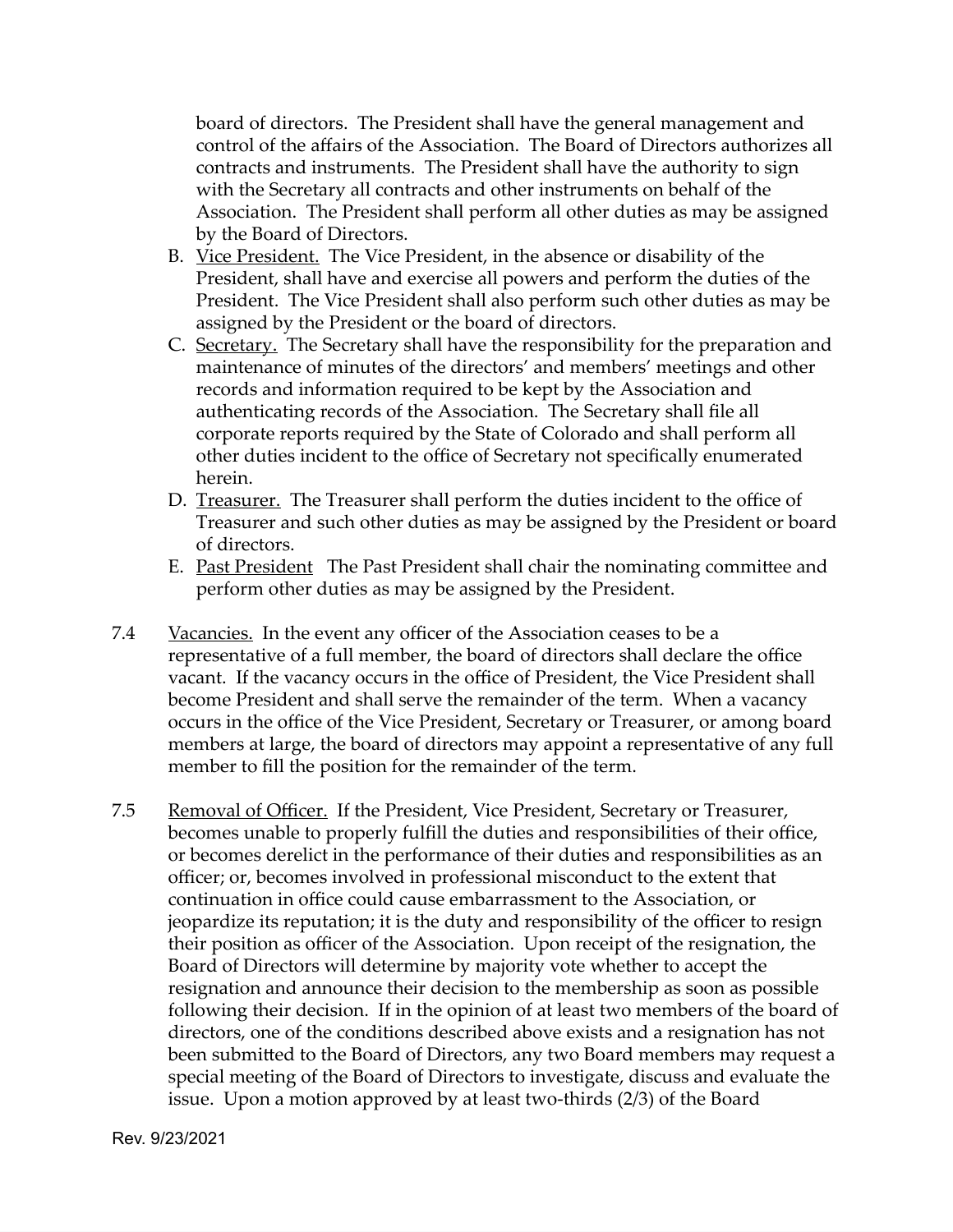members present at the meeting, the Board of Directors may terminate the officer.

ARTICLE VIII: Nominating Committee and Elections

- 8.1 Nominating Committee.
	- A. Composition of Committee. There shall be a nominating committee composed of the immediate Past President as chairman, one (1) board member and the designated representative of a member who is not already a board member.
	- B. Duties. The nominating committee shall inform the membership of the officer and-director positions to be filled, the election process and rules, candidate qualifications and expectations at least sixty (60) days prior to the election. The committee shall also 1) encourage and accept membership nominations for directors from a variety of membership categories and ensure that there is at least one qualified candidate for each position; 2) determine that all candidates are representatives of full members who have been members for at least one (1) year; 3) distribute a list of the candidates to the membership at least thirty (30) days prior to the election; 4) arrange for candidate presentations (if desired) and membership questions at the annual meeting; and 5) oversee the election.
	- C. Elections. Elections for directors shall be held at the annual meeting of the members or at a special meeting called for that purpose. Elections shall be conducted by written ballot of full members, who shall vote through a designated representative. Candidates receiving the majority of votes for each <del>office</del>-position of director will be declared elected and shall hold office for three (3) years or until their successors are qualified and elected. In the event no candidate receives a majority of the votes, another ballot shall be taken. All prospective directors must have been representatives of full members of the Association for at least one (1) year prior to the election. Directors must remain representatives of full members during their term of office.

# ARTICLE IX: Association Staff

- 9.1 Administration and Management. Administration and management of the Association may be performed by a salaried staff head or management company who shall manage and coordinate the various functions and activities of the Association and shall be directly responsible to the board of directors. It is expected that the salaried staff head will remain current and knowledgeable in all areas affecting the position, even when reimbursement for the cost of seminars, courses, and publications cannot be paid through the Association.
- 9.2 Executive Director. The salaried staff head shall be known as the Executive Director.